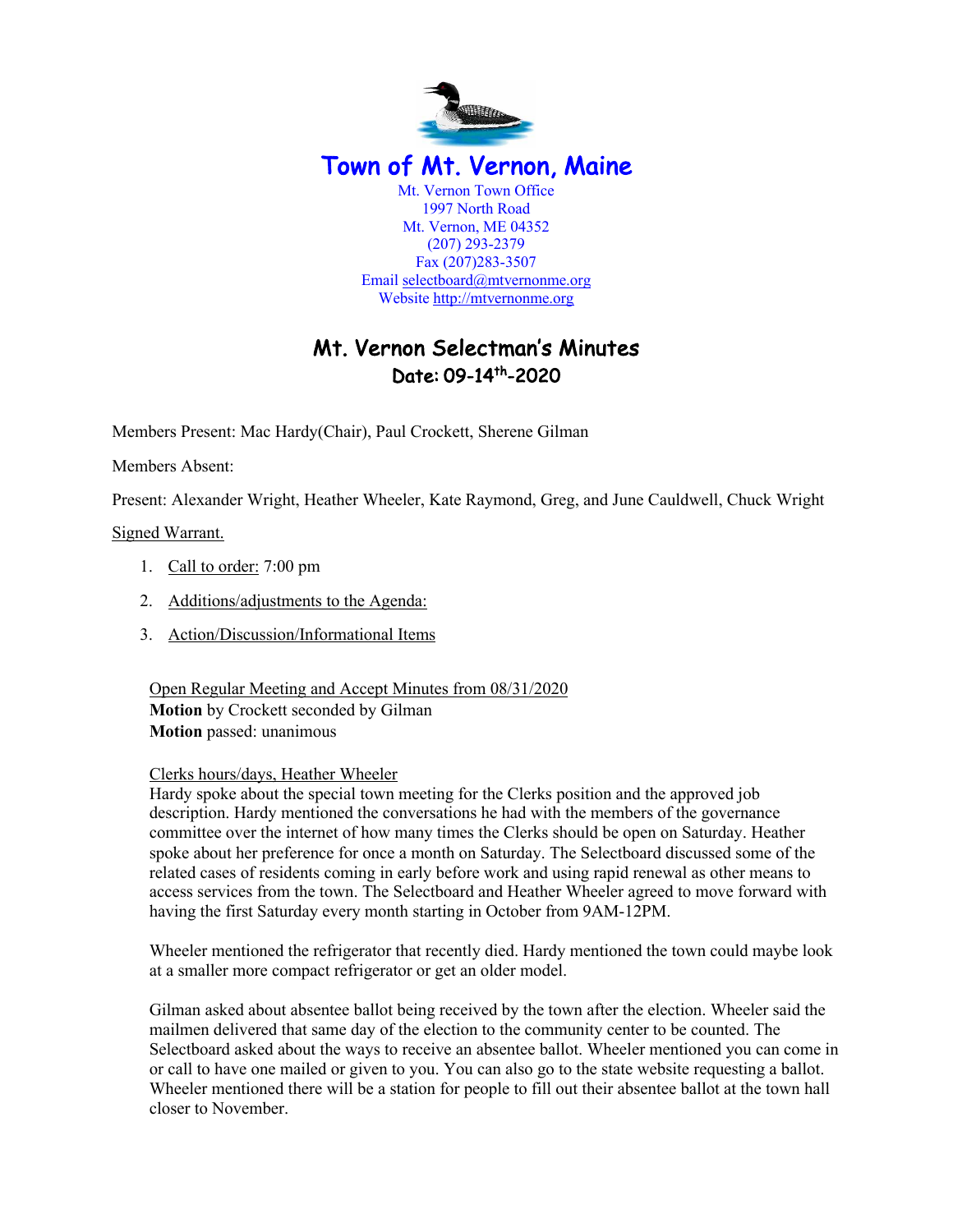# KVCOG, Kate Raymond

Presented to the Selectboard the benefits of membership for joining KVCOG. This includes some of the services they provide including working the comprehensive plan, LOU, and GIS mapping for tax maps. Coordinating with broadband to overlay the information to create a digitized map for broadband services. Joint purchasing for highway products, including salt and sand. Crockett is mentioned it might be prudent to look at cost-saving and membership costs and see if there would be a greater incentive. Including fabric and culverts along with other accessories related to roads. Grant assistance is another assessor, including brownfield support.

## WKLCBA, Chuck Wright and Michael Wenzel

Chuck Wright presented to the Selectboard an update from the broadband committee. Wright talked about communicating their broadband initiative message to the Mt Vernon public. Needing 600 and more to justify the costs. Presenting posters, cards for people to fill out, link to a website for information, Alex Wright will be linking the survey on the town website. The survey needs several hundred to gather info on the consensus. Looking at \$75 for 100/100 upload and download is the goal. Wright talked about other towns that have installed a government-owned broadband committee. Hardy commented about a Farmington group that is trying to have people commit to the broadband including the increase in costs. Crockett asked about what the rate could be, Wright responded that he would not know but some town residents pay only \$210 annually. Hardy asked about the broadband timeline, Wright responded a survey is needed first, sometime in October, including service based on streets, then a proposal to the voters. Gilman mentioned we are good moving forward and putting it on the website.

Executive Session pursuant 1 MRSA 405 (6)(A) **Motion** by Gilman pursuant 1 MRSA 405 (6)(A) seconded by Crockett **Motion** passed: unanimous

## Other Business

a. Letter to Committees/Dept heads

Hardy spoke about he sent the letter and some of the responses. Mentioning that Dan Onion had concerns about people not being reached resulting in a point where they cannot be helped anymore. Onion spoke about creating an outreach program for the elderly. Hardy mentioned he will be meeting with Dan tomorrow. Gilman mentioned this would be a time to look at all the other resources by the town could use to reach people. A couple of the department heads have reached out already and waiting to hear from more.

b. Phone Systems

All good

c. Vote of Purchasing and Bidding Policy

Next meeting

d. Discussion of DEP Grant Proposal for Blake Hill Bridge